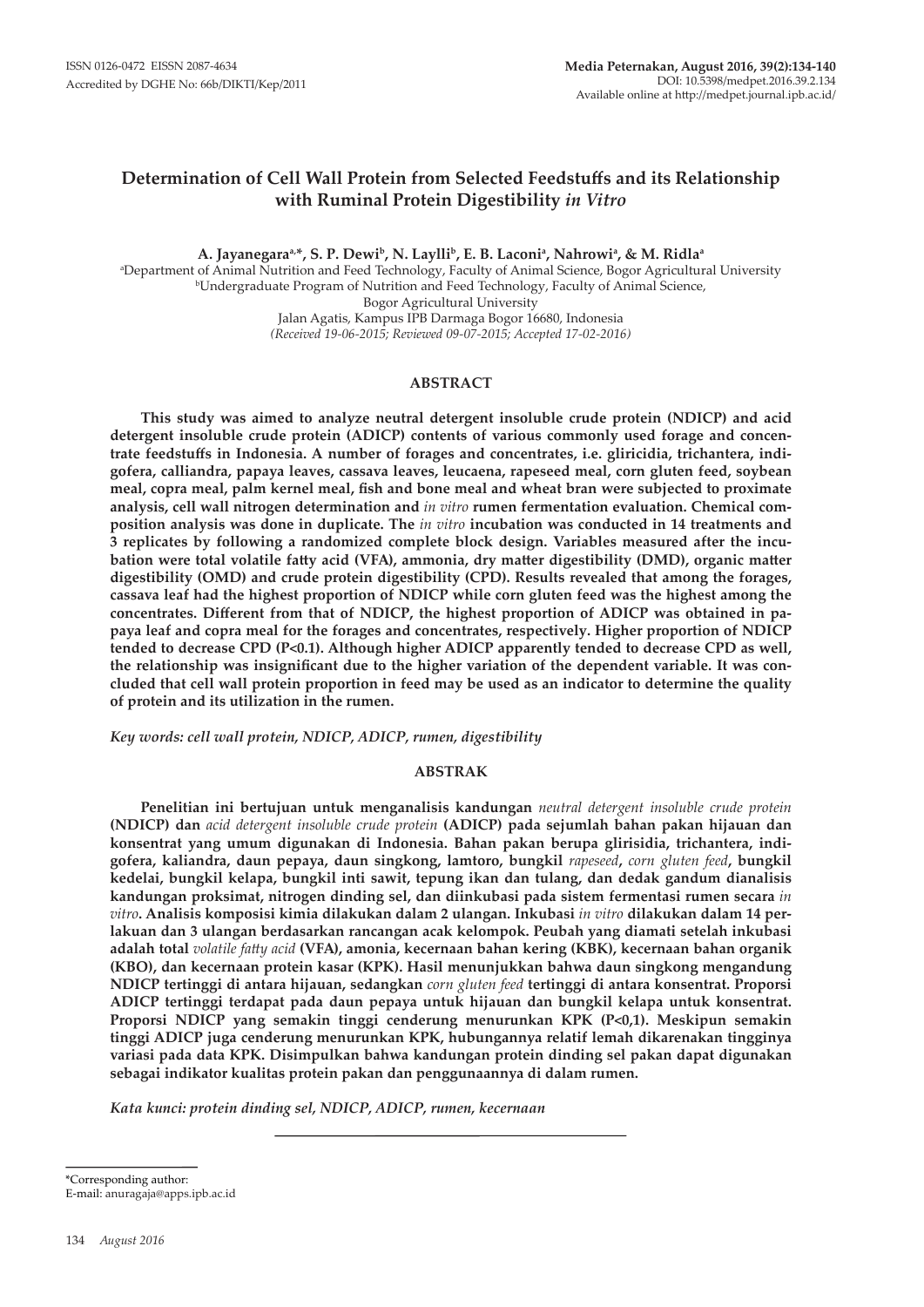## **INTRODUCTION**

Protein is a main nutrient required by animals either for maintenance, production and reproduction purposes. Protein is a polymer of various combination of amino acids linked together with peptide bonds. In Indonesia, for many years up to present, the protein value of a feedstuff or ration is expressed as crude protein (CP) content. The value is obtained by measuring its nitrogen content through Kjeldahl or Dumas method and multiplied by a constant value of 6.25. This is based on the assumption that feed protein contains 16% of nitrogen (Saez-Plaza *et al.*, 2013). This CP value is also used as a main variable for formulating or balancing ration in ruminant livestock. However, CP does not contain any information on the availability of protein when it is digested and utilized by the livestock. High CP content in a feed does not always related to a high animal performance or productivity due to the difference in protein digestion and utilization in the digestive tract of the animal (Das *et al.*, 2014). In fact, part of feed CP is degraded by the rumen microbes and transformed into microbial protein. Other part is not degraded by the microbes and directly by-pass to lower intestine which later can be degraded by proteolytic enzymes. Further, the rate of protein degradation in the rumen may vary and can be divided into rapidly, intermediately and slowly degradable fractions (Edmunds *et al.*, 2012). Thus there is a need to consider digestion and utilization characteristics of a feed protein in order to achieve a more precise feed formulation so that it is closely related to animal performance.

Not all CP in a feed can be digested and utilized by livestock. Although the majority of protein is located in the cytoplasm of a plant cell, part of it presents in the cell wall (Tan *et al.*, 2013). This CP fraction is presumed to be less available for microbial and enzymatic digestion, thus contributes to the lower quality of protein. Van Soest *et al.* (1991) have introduced the analysis of plant cell wall by using neutral detergent and acid detergent solutions to generate neutral detergent fiber (NDF) and acid detergent fiber (ADF), respectively. The residual part of the analysis can be subsequently continued with nitrogen determination to produce a neutral detergent insoluble crude protein (NDICP) and an acid detergent insoluble crude protein (ADICP) (Licitra *et al.*, 1996; Das *et al.*, 2015). Apart from their native presences in plant cell wall, NDICP and ADICP contents are higher in the feed materials dried at high temperatures due to caramelization and browning reactions; the non-enzymatic browning or Maillard reaction causes the condensation of carbohydrate degradation products with protein to form dark-coloured and insoluble polymers (Pelletier *et al.*, 2010; Khan *et al.*, 2015). Determination of such CP fractions may provide important information on the availability of CP in the digestive tract of livestock. However, to our knowledge, determinations of NDICP and ADICP have not been previously performed in Indonesia.

This study was therefore aimed to analyze the NDICP and ADICP contents of various commonly used forage and concentrate based feedstuffs in Indonesia, i.e. gliricidia, trichantera, indigofera, calliandra, papaya leaf, cassava leaf, leucaena (forages), rapeseed meal, corn gluten feed, soybean meal, copra meal, palm kernel meal, fish and bone meal and wheat bran (concentrates). Further, an *in vitro* digestibility experiment was performed to assess primarily the ruminal CP digestibility of each feedstuff, and to observe the relationship between such cell wall CP fractions and the CP digestibility. It was hypothesized that NDICP and ADICP contents varied among the experimental feedstuffs and that there was a negative correlation between these components and *in vitro* CP digestibility.

#### **MATERIALS AND METHODS**

#### **Collection and Preparation of Feed Samples**

Feedstuffs used in the present experiment consisted of forages (gliricidia, trichantera, indigofera, calliandra, papaya leaves, cassava leaves and leucaena) and concentrates (rapeseed meal, corn gluten feed, soybean meal, copra meal, palm kernel meal, fish and bone meal and wheat bran). Forage samples were collected from the area of Laboratory of Agrostology, Faculty of Animal Science, Bogor Agricultural University. Concentrates were obtained from commercial suppliers, i.e. PT Indo Feed (corn gluten feed, fish and bone meal and wheat bran) and PT Cheil Jedang Indonesia (rapeseed meal, soybean meal, copra meal and palm kernel meal). Approximately 2 kg dry matter of each forage species was collected, sun-dried for one day and ground to pass a 2 mm sieve. Concentrate samples were obtained from commercial suppliers and already in the forms of ground samples. These forage and concentrate samples were subjected to proximate analysis, cell wall nitrogen determination and *in vitro* rumen fermentation evaluation.

#### **Chemical Composition Determination**

Proximate analysis was performed according to AOAC (2005). Cell wall protein was determined by combining Van Soest analysis (Van Soest *et al.*, 1991) and CP analysis as described by Licitra *et al.* (2006). Cell wall protein may present either in the NDF residue or in the ADF residue, i.e. NDICP or ADICP, respectively. For NDICP determination, 0.5-1 g of sample was inserted into a beaker glass, added with 100 ml neutral detergent solution and boiled for 60 h. The residue was filtered and dried in an oven at 105°C. After drying, the sample was continued with CP analysis as above. Similarly, ADICP determination was performed similar to NDICP determination but the solution used was different, i.e. acid detergent solution. The values of NDICP and ADICP were presented proportionally to their corresponding CP contents to obtain the fractions of nitrogen present in the cell walls. All the proximate and cell wall nitrogen analyses were performed in duplicate.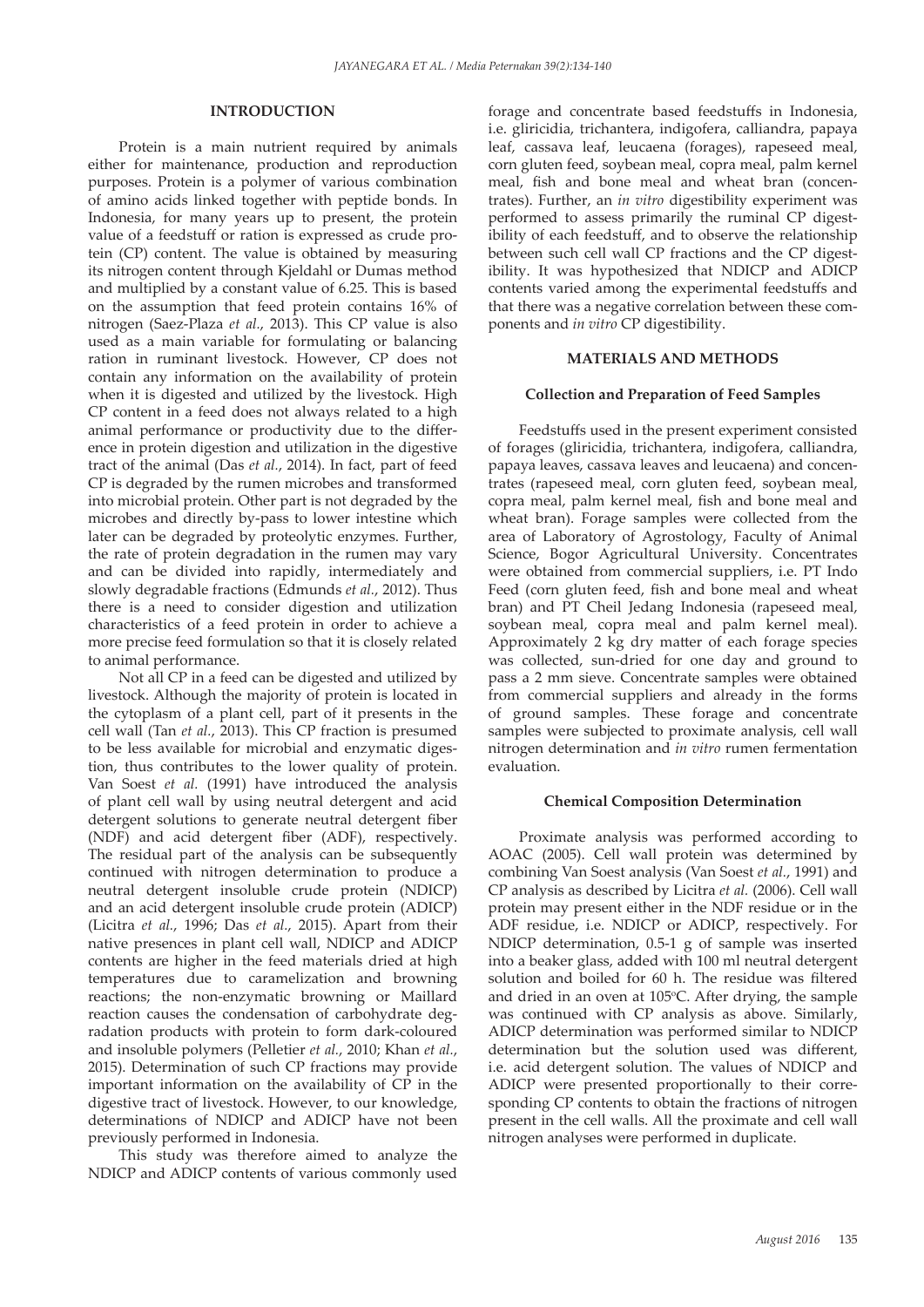#### *In Vitro* **Rumen Fermentation**

The ground feedstuff samples (n= 14 feedstuffs, consisted of 7 forage and 7 concentrate feedstuffs) were evaluated biologically using a two-stage *in vitro* rumen fermentation technique according to Tilley & Terry (1963). Rumen fluid was collected from two fistulated Ongole crossbred beef cattle located at LIPI Cibinong, Bogor with approximately equal proportion from each; it was taken manually from the fistula before morning feeding, put into a warm thermos, and immediately brought to the laboratory for subsequent measurement. The *in vitro* incubations were done in three consecutive runs (n= 3 replicates) at different days in which each replicate was represented by two incubation tubes (duplo). Fermentation fluid at 4 h incubation period was sampled for total volatile fatty acid (VFA) and ammonia  $(NH<sub>3</sub>)$  concentration analyses according to steam distillation and Conway micro-diffusion methods, respectively (General Laboratory Procedures, 1966).

#### **Data Analysis**

Data were analyzed by analysis of variance (ANOVA) based on a completely randomized block design. When the ANOVA result showed P<0.05 for a particular parameter, a post-hoc test namely Duncan's multiple range test was applied to the data. The relationship between NDICP or ADICP in feedstuffs and *in vitro* CP digestibility was assessed by using a regression analysis. All statistical analyses were performed by employing SPSS software version 20.

#### **RESULTS**

All forage and concentrate feedstuffs in this study generally contained high levels of CP, i.e. above 20% DM although some feedstuffs such as leucaena, corn gluten feed, palm kernel meal and wheat bran contained less (Table 1). Among the forages, cassava leaf contained the highest amount of CP (above 30% DM) and followed by indigofera whereas soybean meal was the highest CP among the concentrates. Palm kernel meal and copra meal contained the highest CF among the feedstuffs. Generally EE contents of the feedstuffs were low except papaya leaf, copra meal and palm kernel meal which were above 5% DM. Almost half of fish and bone meal consisted of ash. The contents of NDICP and ADICP varied among the feedstuffs (Table 2). Among the forages, cassava leaf had the highest proportion of NDICP to CP while corn gluten feed was the highest among the concentrates. Different from that of NDICP, the highest proportion of ADICP was obtained in papaya leaf and copra meal for the forages and concentrates, respectively.

The *in vitro* rumen fermentation profiles revealed that total VFA production did not differ among the feedstuffs; all feedstuffs produced total VFA above 100 mM after 4 h of incubation (Table 3). There were feedstuffs producing ammonia above 10 mM, i.e. trichantera, indigofera, papaya leaf and fish and bone meal. Within the forages, papaya leaf had the highest DMD and significantly higher than those of the others (P<0.05), followed by indigofera and trichantera. Among the concentrates, the highest DMD was observed in soybean meal. The OMD showed similar pattern with DMD; the highest OMD for forages and concentrates were papaya leaf and soybean meal, respectively. Most of the proteins in the feedstuffs were highly digestible, i.e. above 70%. But there were some feedstuffs had CPD lower than 70%, i.e. gliricidia, calliandra, leucaena and copra meal. Higher proportion of NDICP to total CP tended to decrease the CP digestibility (P<0.1; Figure 1). Although higher

Table 1. Proximate composition of selected forage and concentrate feedstuffs (%DM)

| Feedstuff          | CP.   | CF    | EЕ   | NFE   | Ash   |
|--------------------|-------|-------|------|-------|-------|
| Forage             |       |       |      |       |       |
| Gliricidia         | 20.09 | 12.44 | 2.27 | 60.37 | 4.83  |
| Trichantera        | 24.12 | 13.91 | 3.58 | 47.75 | 10.64 |
| Indigofera         | 28.33 | 10.31 | 1.85 | 52.07 | 7.44  |
| Calliandra         | 23.12 | 16.64 | 3.99 | 47.64 | 8.61  |
| Papaya leaf        | 24.03 | 12.31 | 5.87 | 45.45 | 12.34 |
| Cassava leaf       | 33.02 | 11.61 | 2.69 | 44.96 | 7.72  |
| Leucaena           | 19.58 | 13.71 | 4.51 | 41.99 | 20.21 |
| Concentrate        |       |       |      |       |       |
| Rapeseed meal      | 39.29 | 14.28 | 1.14 | 32.16 | 13.13 |
| Corn gluten feed   | 17.65 | 6.50  | 2.17 | 67.69 | 5.99  |
| Soybean meal       | 50.42 | 3.87  | 1.86 | 36.78 | 7.07  |
| Copra meal         | 23.00 | 20.13 | 8.61 | 41.32 | 6.94  |
| Palm kernel meal   | 19.00 | 29.87 | 8.40 | 36.12 | 6.61  |
| Fish and bone meal | 35.69 | 1.04  | 2.33 | 13.79 | 47.15 |
| Wheat bran         | 19.15 | 12.85 | 4.26 | 58.78 | 4.96  |

Note: DM= dry matter; CP= crude protein; CF= crude fiber; EE= ether extract; NFE= nitrogen free extract.

Table 2. Neutral detergent insoluble crude protein (NDICP) and acid detergent insoluble crude protein (ADICP) content of selected forage and concentrate feedstuffs (%CP)

| Feedstuff          | <b>NDICP</b> | <b>ADICP</b> |
|--------------------|--------------|--------------|
| Forage             |              |              |
| Gliricidia         | 62.96        | 28.95        |
| Trichantera        | 45.96        | 25.51        |
| Indigofera         | 48.49        | 33.83        |
| Calliandra         | 39.59        | 28.55        |
| Papaya leaf        | 50.89        | 37.53        |
| Cassava leaf       | 72.33        | 12.78        |
| Leucaena           | 52.53        | 30.04        |
| Concentrate        |              |              |
| Rapeseed meal      | 37.53        | 36.28        |
| Corn gluten feed   | 69.63        | 9.76         |
| Soybean meal       | 29.81        | 15.23        |
| Copra meal         | 61.49        | 48.90        |
| Palm kernel meal   | 35.21        | 23.76        |
| Fish and bone meal | 57.96        | 22.38        |
| Wheat bran         | 46.64        | 12.79        |

Note: CP= crude protein.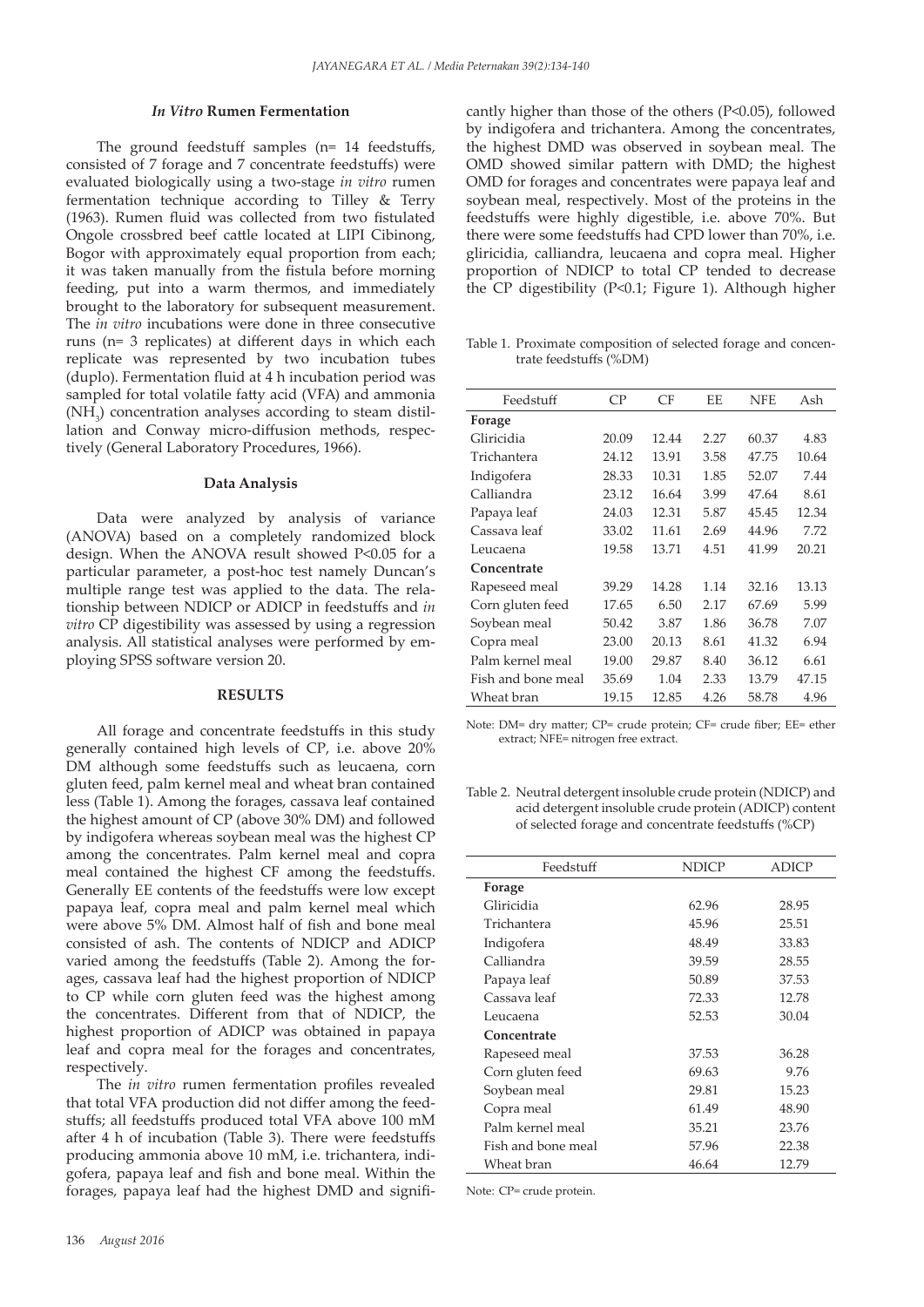| Feedstuff          | Total VFA (mM)   | $NH2$ (mM)                    | $DMD$ $(\%)$                 | $OMD$ $(\%)$                 | CPD(%)                          |
|--------------------|------------------|-------------------------------|------------------------------|------------------------------|---------------------------------|
| Forage             |                  |                               |                              |                              |                                 |
| Gliricidia         | $119.4 \pm 23.6$ | $5.68 \pm 1.14$ <sup>a</sup>  | $43.5 \pm 2.9^{\rm a}$       | $35.0 \pm 2.4$ <sup>a</sup>  | $63.7 \pm 17.8$ <sup>abc</sup>  |
| Trichantera        | $103.1 \pm 12.2$ | $11.21 \pm 0.82$ c            | $62.9 \pm 1.8$ c             | $53.1 \pm 2.4$ c             | $80.7 \pm 10.7$ defg            |
| Indigofera         | 134.7±33.9       | 12.28±3.23 <sup>cd</sup>      | $70.3 \pm 1.4$ <sup>d</sup>  | $65.7 \pm 2.5$ <sup>d</sup>  | 75.4±13.1 <sup>cdef</sup>       |
| Calliandra         | $142.3 \pm 27.3$ | $8.71 \pm 0.27$ <sup>b</sup>  | $46.0 \pm 0.9$ <sup>a</sup>  | $37.7 \pm 2.1$ <sup>ab</sup> | $69.3 \pm 14.4$ <sup>bcd</sup>  |
| Papaya leaf        | 112.8±32.9       | 11.96±2.74 <sup>cd</sup>      | $74.9 \pm 2.5$ <sup>e</sup>  | $70.9 \pm 2.3$ <sup>e</sup>  | $80.1 \pm 13.4$ <sup>defg</sup> |
| Cassava leaf       | $127.2 \pm 10.7$ | $9.38 \pm 1.78$ <sup>b</sup>  | $57.1 \pm 1.9^{\rm b}$       | $51.7 \pm 2.0$ c             | $74.6 \pm 14.0$ cde             |
| Leucaena           | $128.9 \pm 28.4$ | $6.67 \pm 1.02$ <sup>a</sup>  | $58.2{\pm}1.6^{\rm b}$       | $39.4{\pm}2.4^{\rm b}$       | $56.0 \pm 25.8$ <sup>ab</sup>   |
| Concentrate        |                  |                               |                              |                              |                                 |
| Rapeseed meal      | $116.5 \pm 10.4$ | $8.46 \pm 0.43^b$             | $77.1 \pm 1.0$ <sup>ef</sup> | $71.3 \pm 2.0$ <sup>e</sup>  | $89.4 \pm 5.9$ <sup>fg</sup>    |
| Corn gluten feed   | $108.1 \pm 29.6$ | $5.88 \pm 1.37$ <sup>a</sup>  | 79.3±1.2 <sup>fg</sup>       | $77.6 \pm 1.5$ <sup>f</sup>  | 72.8±12.2 <sup>cde</sup>        |
| Soybean meal       | $121.2 \pm 12.1$ | $8.73 \pm 2.85$ <sup>b</sup>  | $93.8 \pm 1.3$ <sup>h</sup>  | $92.6 \pm 1.98$              | $92.2 \pm 1.98$                 |
| Copra meal         | $120.9 + 47.3$   | $6.35 \pm 1.08$ <sup>a</sup>  | $80.4 \pm 1.7$ <sup>8</sup>  | $77.5 \pm 2.1$ <sup>f</sup>  | 54.7 $\pm$ 8.1 <sup>a</sup>     |
| Palm kernel meal   | $119.9 \pm 25.7$ | $6.74 \pm 1.92$ <sup>a</sup>  | $75.8 \pm 1.8$ <sup>e</sup>  | 74.6±1.4f                    | $74.0 \pm 9.8$ <sup>cde</sup>   |
| Fish and bone meal | $115.8 \pm 11.2$ | $13.60 \pm 0.98$ <sup>d</sup> | $75.3 \pm 1.8$ <sup>e</sup>  | $63.9{\pm}3.1$ <sup>d</sup>  | $80.1 \pm 10.6$ defg            |
| Wheat bran         | $110.6 \pm 31.7$ | $8.79 \pm 1.01$ <sup>b</sup>  | $71.2 + 4.4d$                | $65.5 \pm 5.3$ <sup>d</sup>  | $85.4 \pm 9.8$ <sup>efg</sup>   |
| <b>SEM</b>         | 3.720            | 0.320                         | 1.498                        | 1.918                        | 2.376                           |
| P-value            | 0.927            | < 0.001                       | < 0.001                      | < 0.001                      | < 0.001                         |

Table 3. Fermentation profile and digestibility of selected forage and concentrate feedstuffs

Note: VFA= volatile fatty acid; DMD= dry matter digestibility; OMD= organic matter digestibility; CPD= crude protein digestibility.



Figure 1. Relationship between NDICP (-∆-) or ADICP (-o-) content in selected feedstuffs and in vitro ruminal CP digestibility. CP 1 **NDICP ADICP** digestibility= 97.0 – 0.436 NDICP (n= 14; r= 0.502; P= 0.067); CP digestibility= 86.0 – 0.424 ADICP (n= 14; r= 0.420; P= 0.135); 2 NDICP= neutral detergent insoluble crude protein; ADICP= acid detergent insoluble crude protein; CP= crude protein.

ADICP apparently tended to decrease CP digestibil-<br>Such high CP content of cassava ity as well, the relationship was insignificant due to the higher variation of the dependent variable.

## **DISCUSSION**

### **Chemical Composition of Feedstuffs**

The high CP content of cassava leaf has been also reported in other studies. For instance, Jayanegara *et al.* (2013) reported that cassava leaf contained 38.6% DM of CP which was higher than in the present experiment. Other authors reported lower CP values, i.e. ranged from 17.7-24.0% DM (Oni *et al.*, 2011; Hue *et al.*, 2012). Such high CP content of cassava leaf suggest that the material is a potential feedstuff to be used as a protein supplement. However, it has to be used with caution since the leaf contains cyanogenic glycosides that can be converted into hydrogen cyanide and, in turn, may cause toxic responses to the animals (Soto-Blanco & Gorniak, 2010). A certain pre-treatment on fresh cassava leaf prior to feeding to animals may be needed to avoid toxicity responses. Another forage species that recently has become widely used as ruminant feed in Indonesia is indigofera. Apart from its high biomass production per unit of land, indigofera is relatively resistant to drought, contains high CP content (around 27% DM) and highly digestible (Abdullah, 2010). The CP content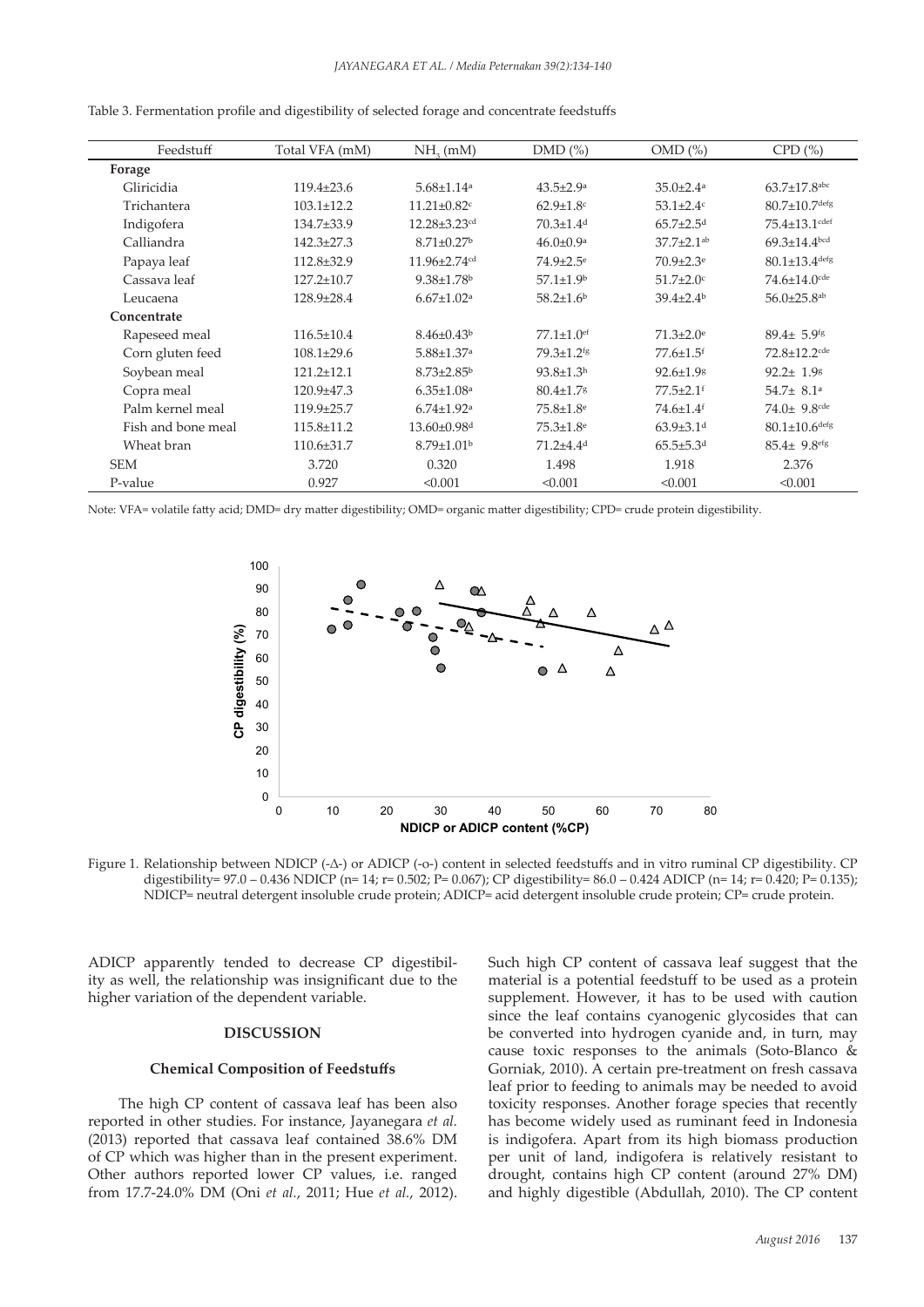obtained in this study was relatively similar to that was reported by Abdullah (2010). Other forages, i.e. gliricidia, trichantera, calliandra, papaya leaf and leucaena were also high in CP contents and therefore may be used as protein supplements in ruminant diets.

Soybean meal is the most well-known protein concentrate originated from plants due to its superiority in CP content and quality (Maxin *et al.*, 2013) as was also proven in the present study. Other concentrate feedstuffs are still hard to compete with soybean meal due to their lower CP contents or the high presence of CF like in palm kernel meal and copra meal. The EE contents observed in palm kernel meal and copra meal were high, indicating inefficient oil extraction from the original materials. A study of Sulabo *et al.* (2013) reported that the EE contents of palm kernel meal and copra meal were 1.3% and 1.9% DM, respectively; these results were more than one-fourth lower compared to the results obtained in the present experiment. Such high EE may shorten the shelf-life of palm kernel meal and copra meal due to oxidation and rancidity processes during the storage. With regard to fish and bone meal that contained low CP and very high ash contents, the material was indeed different from common fish meal that typically contains over 60% CP (Jelantik *et al.*, 2012). The material used in this study apparently contained a high proportion of fish bone and thus contributed to the elevation of ash content, particularly from calcium and phosphorus.

To date, there has been no study attempting to analyze NDICP and ADICP contents of feedstuffs in Indonesia. Therefore, this study is an initiation for the analyses in the country. Compared to data in Vietnam (Tham *et al.*, 2008), ADICP for cassava leaf in the present experiment was higher. Similarly, leucaena and gliricidia here were also higher than those reported by Tham *et al.* (2008). The ADICP is a protein fraction that insoluble in acid detergent and typically represents the protein associated with lignin and heat-damaged protein (Licitra *et al.*, 1996; Pelletier *et al.*, 2010). Therefore this fraction is considered to be undigestible in the digestive tract of ruminants. Higher proportion of ADICP over CP indicates that a low protein quality of a feedstuff. The NDICP is a protein fraction that insoluble in neutral detergent and it is considered to be slowly degraded or undegraded in the rumen. Since part of the NDICP is ADICP, subtraction of the latter to the former (NDICP – ADICP) may provide important information on the amount of rumen by-pass protein. This value, i.e. NDICP – ADICP is called as B3 fraction in the Cornell Net Carbohydrate and Protein System (CNCPS; Higgs *et al.*, 2012). Apparently, NDICP and ADICP are valuable parameters to determine the quality of protein of a ruminant feedstuff and thus we recommend the analyses as routine procedures, apart from proximate and Van Soest's analyses, in animal nutrition (especially ruminant nutrition) related laboratories in Indonesia.

## *In Vitro* **Rumen Fermentation and Digestibility**

The VFA is produced in the gastrointestinal tract, particularly in the rumen, through microbial fermenta-

tion of carbohydrates, both structural and non-structural carbohydrates. This microbial fermentation product contributes largely, i.e., approximately 70% to the total energy requirement of ruminants, and such contribution becomes greater when the animals consume more proportion of fiber in their diets (Bergman, 1990). The range of VFA in the present experiment was within an optimal range for ruminants, i.e., between 80-160 mM (McDonald *et al*., 2011), indicating that all the experimental feedstuffs provide sufficient fermentable substrates for VFA production. Apart from its involvement as a major energy source of ruminants, VFA also plays a role as the building block for milk synthesis in dairy animals; acetate is a precursor for milk fat synthesis whereas propionate is a precursor for glucose and lactose productions (Aluwong *et al.*, 2010). With regard to ammonia, ammonia concentrations obtained in this study were generally low, taking into consideration that all the experimental feedstuffs are rich in protein. Apparently this is due to the early sampling period, i.e. 4 h after incubation. Ammonia pool in the rumen is not an end-product metabolism; it is rather an intermediate product. Ammonia is primarily resulted from feed protein degradation and deamination, and may also be derived from microbial lysis or metabolism. The substance may loss from the rumen pool through incorporation into microbial cells, ammonia outflow from the rumen to the next digestive tract and absorption of ammonia through the rumen wall (Leng & Nolan, 1984; Bach *et al.*, 2005). Rumen microbial growth rate and mass achieve their peak at 3-6 h after feeding (Baldwin & Denham, 1979). Therefore it is alleged that most of the ammonia is incorporated into microbial mass at 4 h after incubation, and this incorporation rate is much faster than its degradation rate from feed protein.

Superiority of papaya leaf on digestibility, both DMD and OMD in this study was in accordance with the study of Jayanegara *et al.* (2011). Among 27 tropical forage species reported by the authors, papaya leaf had the highest OMD, i.e. 82.5%. Lower OMD of cassava leaf than that obtained by Jayanegara *et al.* (2011) was apparently due to the difference in plant material and stage of maturity when the leaf was harvested. Calliandra and leucaena had low DMD and OMD since the plants contain high amounts of tannins, i.e. 8.1% and 6.7% DM, respectively, although other plant secondary compounds such as saponins may contribute to the effects (Jayanegara *et al*., 2014). Such high amounts of tannins were shown to be negatively correlated with total gas production and OMD (Jayanegara *et al.,* 2011) since the compounds bind to protein and fiber present in feedstuffs through particularly hydrogen bonds (Jayanegara *et al.*, 2009; 2015). Similar explanation was also applied to gliricidia since the forage contains substantial amount of tannins (Cudjoe & Mlambo, 2014; Rira *et al.*, 2015). Soybean meal showed the highest DMD and OMD over all other feedstuffs, indicating its superiority as a plant based protein concentrate. Maxin *et al.* (2013) showed that soybean meal had a high proportion of water soluble and rapidly degradable DM fraction. Further, insoluble but degradable DM fraction of soybean meal was also shown to have a high degradation rate, i.e. 9% per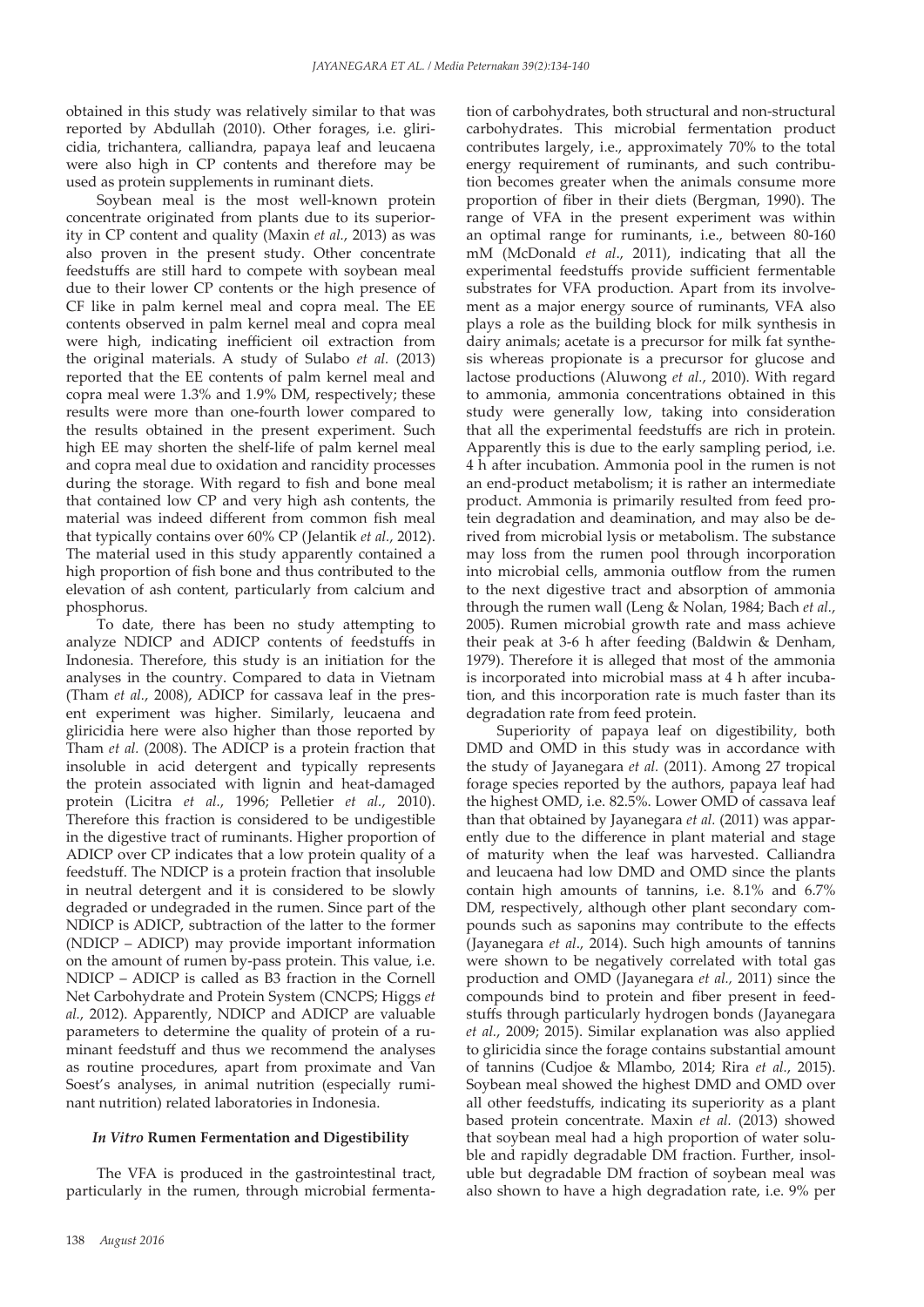h. In comparison with other plant based concentrates in which the typical degradation rate is around 5% to 7% per h, soybean meal clearly shows a higher value.

Generally protein is highly digestible in the digestive tract of ruminants (Riaz *et al*., 2014) and this study confirmed such a theory. Relatively low CPD of gliricidia, calliandra and leaucaena was apparently, again, due to the presence of tannins at considerable amounts in these plants as described above. Actually, tannins may provide benefit when they protect protein from ruminal degradation and release the protein at abomasum under acidic environment. But when the protein remains bind together with the tannins in the lower digestive tract, on the contrary, tannins prevent protease to degrade the protein and thus lower its utilization. Since the two-stage *in vitro* technique already simulates the abomasum condition by addition of pepsin-HCl in the second stage (Tilley & Terry, 1963), it seems that the later was the case for gliricidia, calliandra and leucaena. It is known that the type of tannins present in these forages are condensed tannins; the tannins are resistant to anaerobic degradation in the rumen (Jayanegara *et al.*, 2011; 2013). Different from condensed tannins, another type of tannins, i.e. hydrolysable tannins are degraded in the digestive tract and thus may potentially promote the amount of rumen by-pass protein that available in the lower digestive tract.

The tendency of a negative relationship between NDICP or ADICP and CP digestibility may indicate the usefulness of cell wall protein as an indicator of protein utilization by ruminants. This analysis therefore is recommended to be performed as a routine analysis in animal nutrition laboratories in Indonesia. Its determination is relatively easy as well; it needs only an additional step to obtain the value, i.e. by analyzing CP (either by Kjeldahl or Dumas method) from the NDF or ADF residues of the feedstuffs. Subtracting ADICP value from CP may provide an indication of available protein for the animals. Ideally, available protein is determined by using rumen and duodenal cannulas; rumen degradable protein (RDP) and rumen undegradable protein (RUP) are quantified by considering the amount of soluble nitrogen and degradation rate of insoluble but degradable protein, and the availability of protein in the small intestine or known as metabolizable protein (MP) (Lee *et al.*, 2012; Bahrami-Yekdangi *et al.*, 2014). Since this technique is presently less developed in Indonesia, the cell wall protein content may serve as an alternative indicator for protein availability. However, it has to be noted that the presence of other components that interact with protein, such as tannins from some feedstuffs in the present study, may deviate the relationship between NDICP or ADICP with CP digestibility; this causes higher variation of the CP digestibility.

#### **CONCLUSION**

Among the experimental forages, cassava leaf had the highest proportion of NDICP while corn gluten feed was the highest among the concentrates. Different with that of NDICP, the highest proportion of ADICP was obtained in papaya leaf and copra meal for the forages and concentrates, respectively. Such cell wall protein in feed, i.e. NDICP or ADICP may be used as an indicator to determine the quality of protein and its utilization in the rumen and ruminants. This analysis is therefore recommended to be performed as a routine analysis in animal nutrition laboratories in Indonesia due to its usefulness and easy determination. Caution on the interpretation of result has to be taken into account in the presence of other components that interact with protein such as tannins.

#### **ACKNOWLEDGEMENT**

All authors are grateful to Indonesian Directorate General of Higher Education (DIKTI) for providing financial support to this research project.

#### **REFERENCES**

- **Abdullah, L.** 2010. Herbage production and quality of shrub indigofera treated by different concentration of foliar fertilizer. Med. Pet. 33:169-175. http://dx.doi.org/10.5398/medpet.2010.33.3.169
- AOAC. 2005. Official Methods of Analysis. 18<sup>th</sup> Edition. AOAC International, Arlington, VA, USA.
- **Bach, A., S. Calsamiglia, & M. D. Stern.** 2005. Nitrogen metabolism in the rumen. J. Dairy Sci. 88 (E. Suppl.):E9-E21.
- **Bahrami-Yekdangi, H., M. Khorvash, G. R. Ghorbani, M. Alikhani, R. Jahanian, & E. Kamalian.** 2014. Effects of decreasing metabolizable protein and rumen-undegradable protein on milk production and composition and blood metabolites of Holstein dairy cows in early lactation. J. Dairy Sci. 97:3707-3714. http://dx.doi.org/10.3168/jds.2013- 6725
- **Baldwin, R. L., & S. C. Denham.** 1979. Quantitative and dynamic aspects of nitrogen metabolism in the rumen: a modeling analysis. J. Anim. Sci. 49:1631-1639.
- **Bergman, E. N.** 1990. Energy contributions of volatile fatty acids from the gastrointestinal tract in various species. Physiol. Rev. 70:567-590.
- **Cudjoe, N., & V. Mlambo.** 2014. Buffer nitrogen solubility, *in vitro* ruminal partitioning of nitrogen and *in vitro* ruminal biological activity of tannins in leaves of four fodder tree species. J. Anim. Physiol. Anim. Nutr. 98:722-730. http:// dx.doi.org/10.1111/jpn.12130
- **Das, L. K., S. S. Kundu, D. Kumar, & C. Datt.** 2014. The evaluation of metabolizable protein content of some indigenous feedstuffs used in ruminant nutrition. Vet. World 7:257- 261. http://dx.doi.org/10.14202/vetworld.2014.257-261
- **Das, L. K., S. S. Kundu, D. Kumar, & C. Datt.** 2015. Fractionation of carbohydrate and protein content of some forage feeds of ruminants for nutritive evaluation. Vet. World 8:197- 202. http://dx.doi.org/10.14202/vetworld.2015.197-202
- **Edmunds, B., K. H. Sudekum, H. Spiekers, & F. J. Schwarz.**  2012. Estimating ruminal crude protein degradation using *in situ* and *in vitro* techniques. Anim. Feed Sci. Technol. 175:95-105. http://dx.doi.org/10.1016/j.anifeedsci.2012.04.003
- **General Laboratory Procedures.** 1966. Department of Dairy Science, University of Wisconsin, Madison, USA.
- **Higgs, R. J., L. E. Chase, & M. E. Van Amburgh.** 2012. Development and evaluation of equations in the Cornell Net Carbohydrate and Protein System to predict nitrogen excretion in lactating dairy cows. J. Dairy Sci. 95:2004-2014. http://dx.doi.org/10.3168/jds.2011-4810
- **Hue, K. T., D. T. T. Van, E. Sporndly, I. Ledin, & E. Wredle.**  2012. Effect of adaptation strategies when feeding fresh